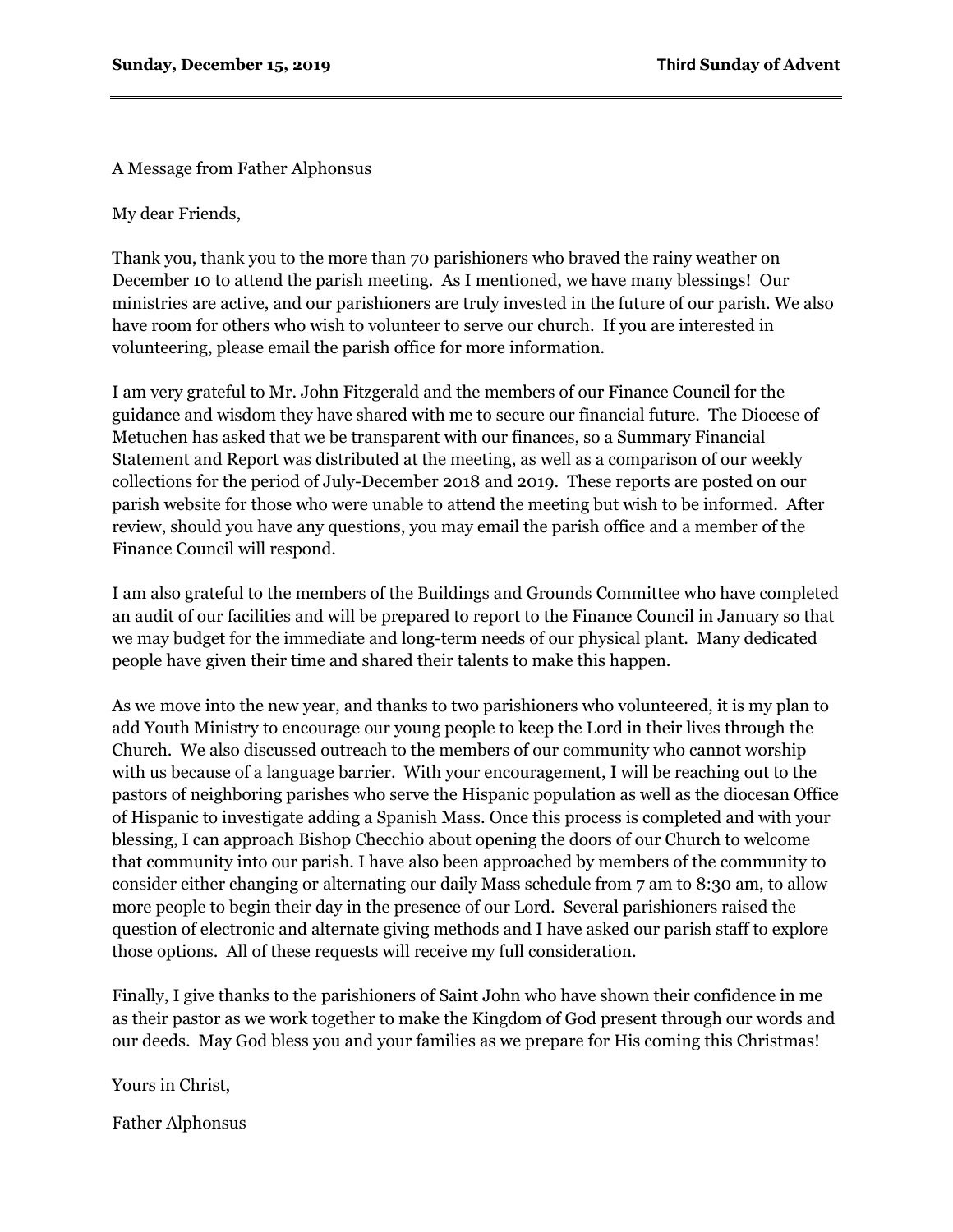### **MASS INTENTIONS**

## Sunday, December 15

8:30 am Donna Kugelman by Terry & Matt Kurzius 10:30 am Robert Maddalena by Janet & Ed Webber

## Monday, December 16

7:00 am Antonio DiMaggio by the Almetta family

# Tuesday, December 17

7:00 am Msgr. Richard Behl by the Hummel family

# Wednesday, December 18

7:00 am Alfonso Randazzo by Enza DiStefano & family

# Thursday, December 19

7:00 am Barbara Ann Giordano by Arlene Creveling

## Friday, December 20

7:00 am Jack Donovan by Arlene & Kevin Sargent

### Saturday, December 21

5:00 pm Deceased members of the D'Ovidio and Taglialatella families by Tony & Kathy D'Ovidio

# Sunday, December 22

8:30 am Angelo Sereno by Uncle Sal & Aunt Santa 10:30 am Parishioners of St. John's & Al Geigel by St. John's Choir

*This week our Sanctuary lamp is lit in memory of Eddie Marren by Jeff & Karen Marren.*

#### **Sacrificial Offerings 2019 Sunday, December 8**

Regular Collection: \$4,399.00 Immaculate Conception: \$478.00 Religious Retirement Collection: \$910.00

The Parish Office will close at noon on Monday, December 16, 2019.

#### **Gift Basket Raffle**

St. John's Music Ministry is holding a raffle for a beautiful



Christmas Gift Basket. Tickets will be on sale this weekend after all Masses. Proceeds will help pay for our instrumental musicians for the Christmas and Easter liturgies.

Congratulations to Enza DiStefano, the winner of our Thanksgiving basket!

#### **Christmas Memorials**

Reminder that Christmas Memorials are due no later than December 16. Memorials may also be submitted by email to the Parish Office. Please be sure to include all appropriate information.

#### **Oplatek Wafers**

OPLATEK Christmas Wafers are available in the vestibule of the Church. The suggested offering is \$3.00. Please place your donation in the Poor Box.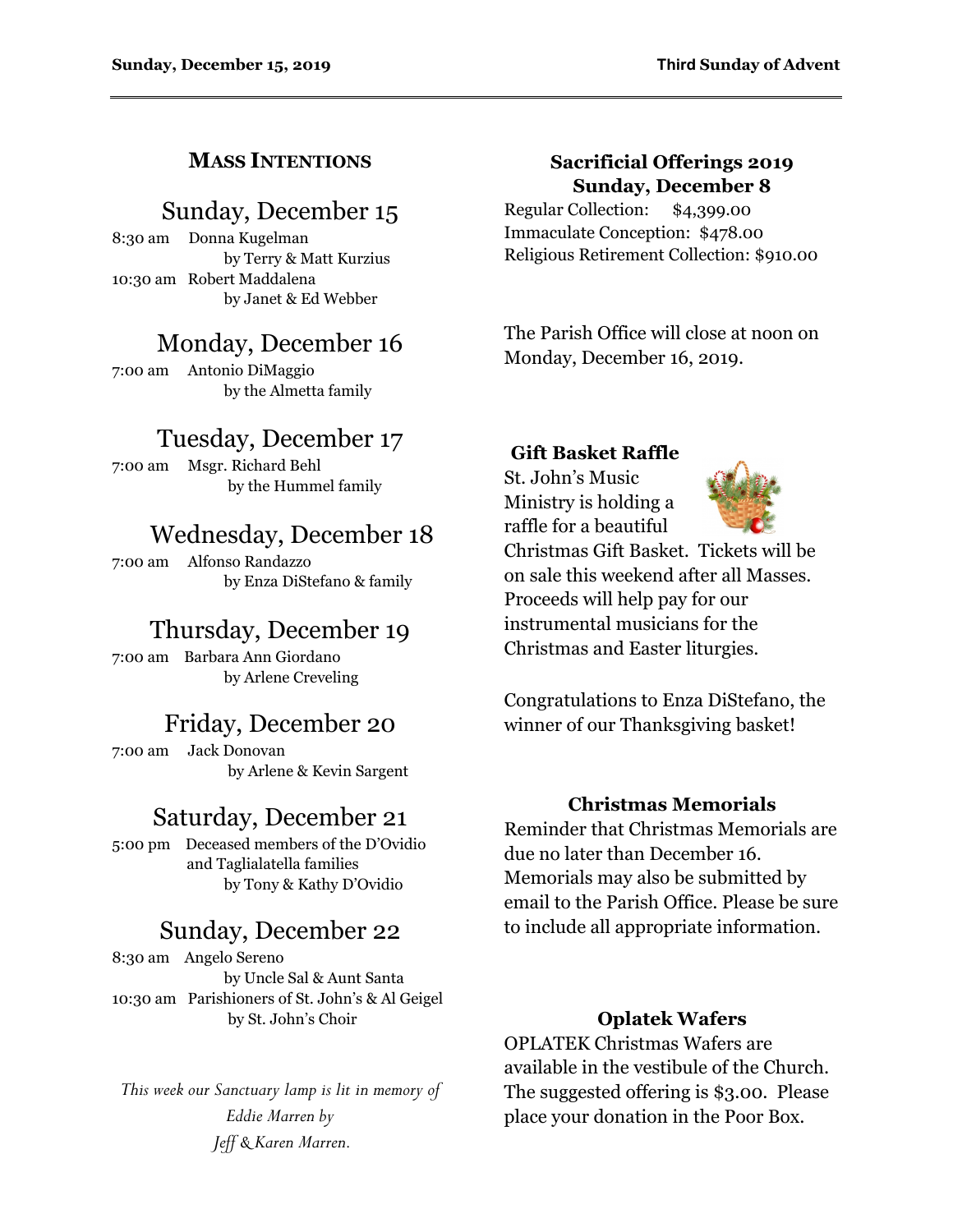#### **St. John Food Pantry**

Our Food Pantry is in need of the following: dry pasta, rice, cereal, canned tuna and chicken, low/no sugar canned fruit, no/low sodium canned vegetables and soups, tomato sauce and fruit juice. Food donations support our parish food pantry, for our neighbors in need as well as FISH Food Pantry on New Market Road in Piscataway. Thank you for your continuous generosity.

#### **Social Concerns**

Do you know a needy person or family? Could one of your neighbors benefit from assistance with food and/or other essentials? Please call the Parish Center, 732-968-2621, in confidence, and we will do whatever we can to help. Please continue to bring men's toiletries, tooth brushes, and large and medium thongs or slippers for the Ozanam Men's Shelter. Articles may be left in the vestibule. Thanks for not forgetting the "guys".

#### **Time, Talent and Treasure**



Fostering stewardship is a way of life. Everyone in our parish benefits from the sacrificial gift one makes of time, talent and treasure. With grateful hearts we thank:

# **Our Catechists and Aides**



**Prayers for Our Service Members** Please pray for the following parishioners who

are currently serving in the Military:

- **U.S. Navy Reserve Lt. Michael Bartilotti U.S. Army Pvt. Luke Harshaney U.S. Army Pvt. Raymond C. Pizzigoni U.S. Coast Guard Lt. Ed Sella U.S. Army Staff Sgt. Paul Frabizzio U.S. Marine Mer. Cpl. Thomas Tyler Lizak U.S. Army Pfc. Sean Parente U.S. Marine Pvt. Dante Parente U.S. Army 2nd Lt. Casey Wenzel U.S. Army Spec. 4 Timothy Francisco U.S. Marine LCpl. Stephen Wright**
- **U.S. Marine Pvt. José Citron**

If there are any other military members you would like to be included in our prayers, please contact the Parish Office.

**Mount Saint Mary House of Prayer** UPCOMING PROGRAMS: Registration required; call 908-753-2091 or email: [msmhope@msmhope.org](mailto:msmhope@msmhope.org)

#### Hope in Darkness: Celebrating the Winter Solstice

The shortest day of the year is celebrated in various ways by many cultures. Learn about and celebrate this special day of hope!

Dinner and Advent Prayer included.

Fri., Dec. 20, 5:30-9 p.m. (\$50-\$60 as you are able)

Presenter: Mary Jo Kearns, RSM

for their efforts.